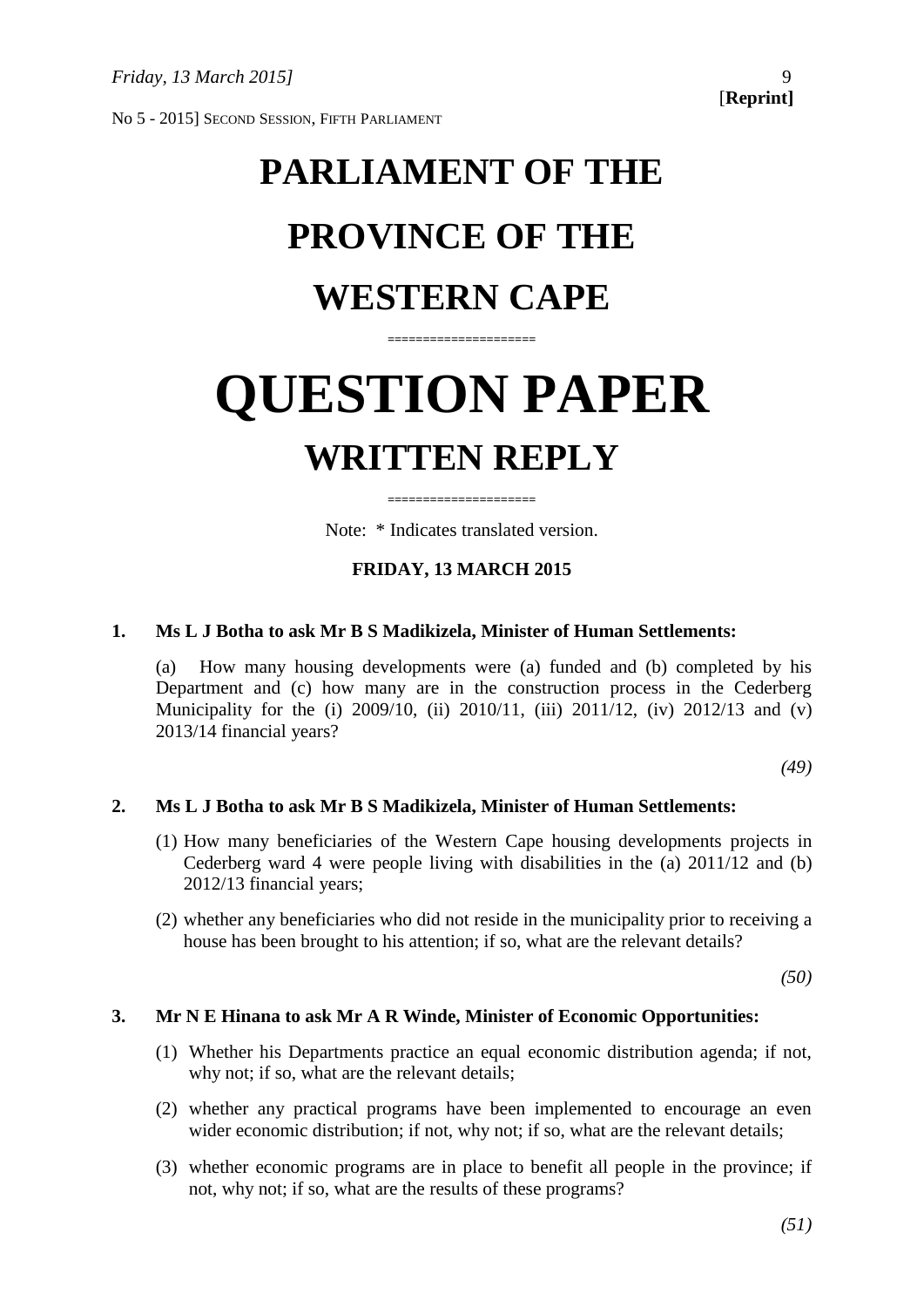# **4. Mr C M Dugmore to ask B S Madikizela, Minister of Human Settlements:**

(a) What is the current waiting list for housing in the Hessequa Municipality and (b) which projects are currently in the (i) planning phase and (ii) implementation phase?

*(52)*

# **5. Mr Q R Dyantyi to ask Ms N Mbombo, Minister of Health:**

(a) What were the (i) infant mortality rate, (ii) TB, (iii) HIV/AIDS and (iv) other living conditions induced diseases rate in all health districts in the City of Cape for the (aa) 2011/12, (bb) 2012/13 and (cc) 2013/14 financial years, (b) what is the intervention plan to improve the situation and (c) for each health district, what is the (i) budget allocation breakdown in the (aa) 2011/12, (bb) 2012/13, (cc) 2013/14 financial years and (dd) projected budget allocation for the 2015/16 financial year?

*(53)*

## **6. Mr Q R Dyantyi to ask Mr T L Botha, Minister of Cultural Affairs and Sport:**

(a) What are the maintenance and security plans for community sports facilities in (i) Klipheuwel, (ii) Fisantekraal, (iii) Wallacedene, (iv) Bloekombos, (v) Scottsdene, (vi) Eikendal, (vii) Morning Star, (viii) Durbanville, (ix) Parow, (x) Bellville, (xi) Brackenfell and (xii) Kraaifontein, (b) which of these facilities have been vandalised and (c) what is the budget allocation for each area for maintenance and security for the 2015/16 financial year?

*(54)*

# **7. Mr N E Hinana to ask Mr D Plato, Minister of Community Safety:**

- (1) Whether areas have been identified over the past 6 to 12 months where (a) gangsterism, (b) murder, (c) rape and (d) other violent crimes that have been reported more frequently; if so, what are the relevant details;
- (2) whether remedial applications have been implemented to encourage a safer environment for the citizens of the affected areas; if not, why not; if so, what are the relevant details;
- (3) whether the perpetrators have been identified; if not, why not; if so, what are the relevant details;
- (4) whether rehabilitation programs are in place to assist the remedying of social ill behaviour patterns in assisting wrongdoers to become better citizens; if not, why not; if so, what are the relevant details?

*(55)*

## **8. Ms C F Beerwinkel to Mr A W Bredell, Minister of Local Government, Environmental Affairs and Development Planning:**

(1) (a) How many posts are on the approved organogram of Swellendam Municipality, (b) how many posts are filled, (c) when will the vacancies be filled, (d) (i) how many directors have been appointed and (ii) at which level are they remunerated and (e) what was the reason for the suspension of traffic officials in the municipality;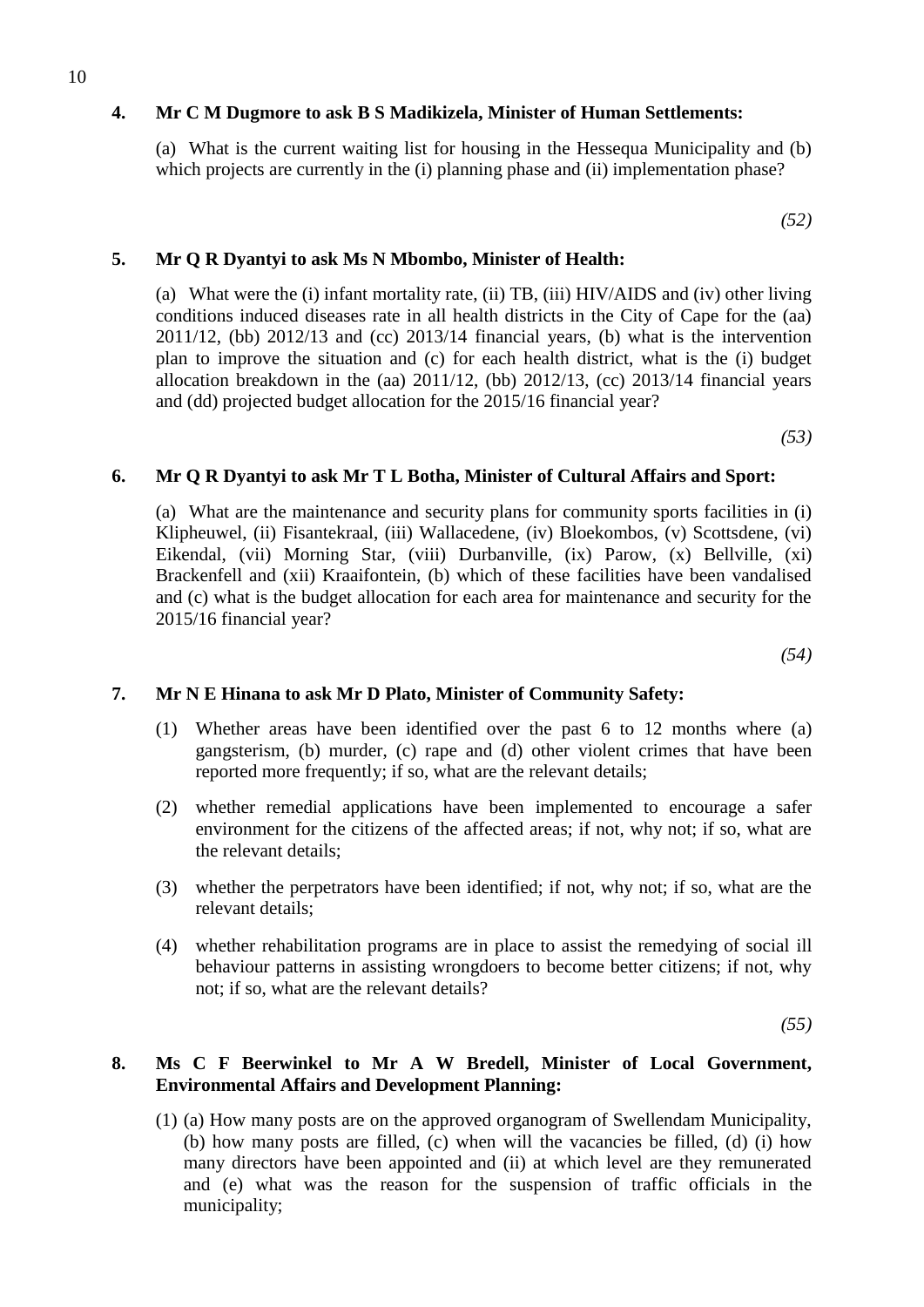(2) whether the disciplinary process has started for the suspended traffic officials; if not, why not; if so, what are the relevant details?

*(56)*

## **9. Ms C F Beerwinkel to Mr A W Bredell, Minister of Local Government, Environmental Affairs and Development Planning:**

- (1) (a) How much money does the Swellendam Municipality contribute to the Swellendam Tourism Office on a monthly basis, (b) from which other sources does it receive funds, (c) how is the utilization of these funds monitored and (d) what is it specifically used for;
- (2) whether the Swellendam Tourism Office recently advertised any vacancies; if so, (a) which position(s) were advertised, (b) how many were filled (c) what criteria/process was used to shortlist possible candidates, (d) who was/were the successful candidate/s and (e) what are their qualifications?

*(57)*

## **10. Ms P Makaleni to ask Mr A T Fritz, Minister of Social Development:**

- (1) How much does it cost to run the Rocklands Mitchell's Plain Youth Café;
- (2) whether there are any plans to build Youth Cafés in informal areas; if not, why not; if so, (a) what are the details and (b) the sustainability plan for them?

*(58)*

## **11. Ms P Makaleni to ask Mr T L Botha, Minister of Cultural Affairs and Sport:**

(a) What is the total budget spent on Mass Opportunity and Development Centres (MODs) for each financial year since inception, (b) how much funding was received from other departments and (c) how many MODs are (i) active and (ii) not yet fully active according the MOD programme?

*(59)*

#### **12. Mr N E Hinana to ask Mr B S Madikizela, Minister of Human Settlements:**

Whether he and his Department have plans and/or programmes in place for the eradication, as opposed to upgrading of the 204 informal settlements in the province; if not, why not; if so, (a) (i) how and (ii) when will the informal settlements be eradicated and (b) what are the set targets for the eradication?

*(60)*

#### **\*13. Mr P Uys to ask Ms D A Schäfer, Minister of Education:**

- (1) If any structural changes, adjustments or corrections are envisaged at the TM Ndanda Primary School in Mossel Bay; if not, why not, if so, what changes will be implemented and what is the timeframe;
- (2) whether the repair work includes (a) repair to the roof, (b) the addition of classrooms and (c) the correct utilisation and commissioning of the computer room and library; if not, why not; if so, what are the relevant details?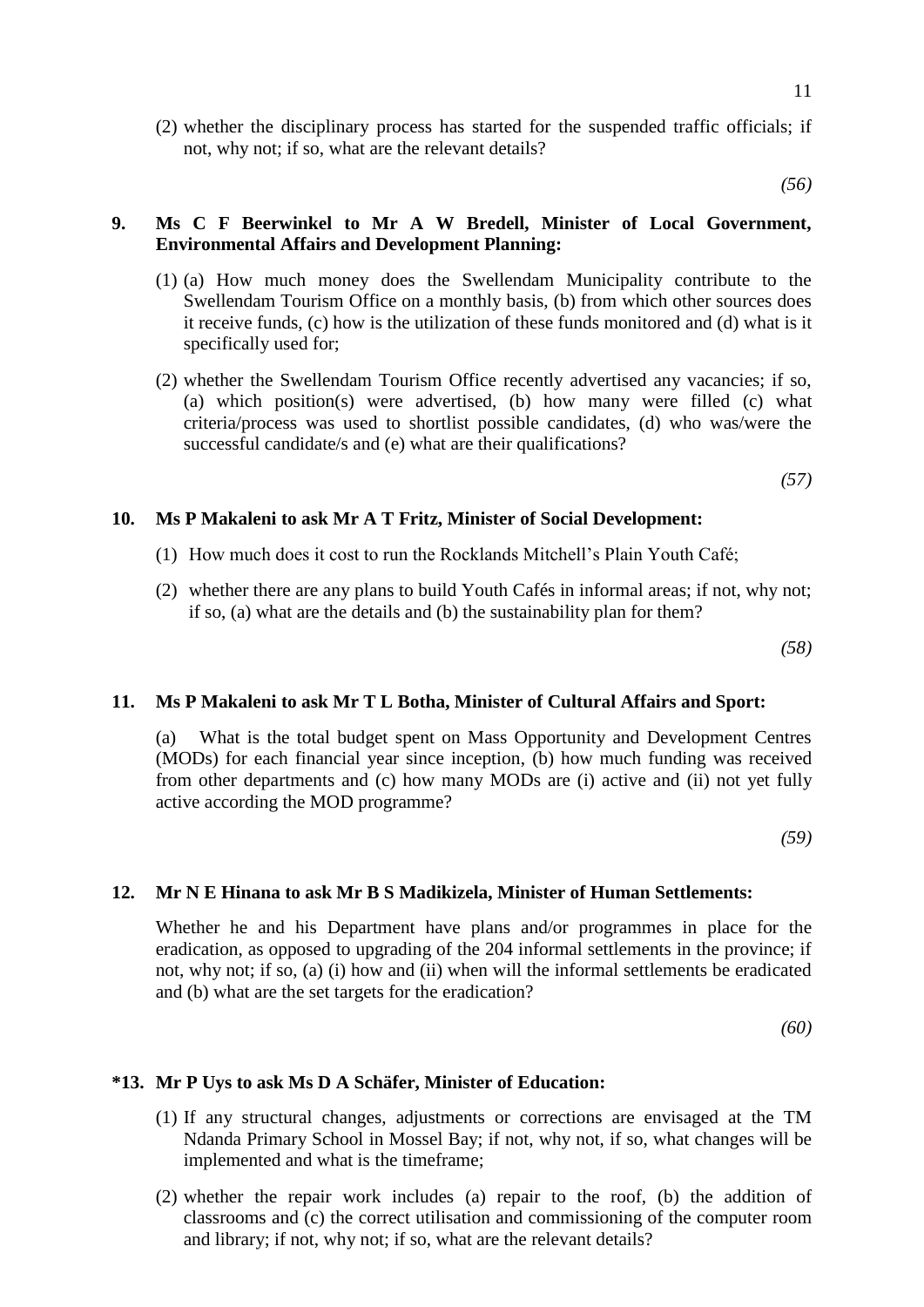# **\*14. Mr P Uys to ask Ms D A Schäfer, Minister of Education:**

Whether any learner transport was or will be put in place for learners of TM Ndanda Primary School in Mossel Bay who travel more than 5 km, especially learners from ASLA; if not, why not; if so, (a) when, (b) from which pick-up points and (c) for how many learners?

*(62)*

# **\*15. Mr P Uys to ask Ms D A Schäfer, Minister of Education:**

- (1) Whether the need for classrooms at Ridge View Primary School in Mossel Bay will be addressed; if not, why not; if so, (a) when and (b) how many classrooms;
- (2) whether the toilets, which are in a very bad condition and inadequate, will be replaced or upgraded; if not, why not; if so, (a) when and (b) to what extent;
- (3) when the school will be painted and fenced?

*(63)*

# **16. Ms S W Davids to ask Dr I H Meyer, Minister of Finance:**

- (1) Whether his Department has conducted a skills audit for Atlantis; if not, why not; if so, what are the relevant details;
- (2) what is his Department doing to invest in (a) skills development and (b) training for the people of Atlantis?

*(64)*

## **17. Ms S W Davids to ask Mr A R Winde, Minister of Economic Opportunities:**

Whether the Western Cape Provincial Government gives priority to businesses owned by historically disadvantage individuals; if not, why not; if so, (a) how many businesses were awarded tenders in the 2014/15 financial year and (b) what are the details of each tender?

*(65)*

## **18. Ms M N Gillion to ask Mr A T Fritz, Minister of Social Development:**

- (1) Whether he has established a task team to investigate conditions in old age homes; if not; why not; if so, (a) who are the members of the team, (b) when will the investigation be completed, (c) which institutions are/were investigated;
- (2) whether he has received a report on the investigations; if so, what was the findings in each case;
- (3) whether any other institution will be investigated in the foreseeable future; if not, why not; if so, what are the relevant details?

*(66)*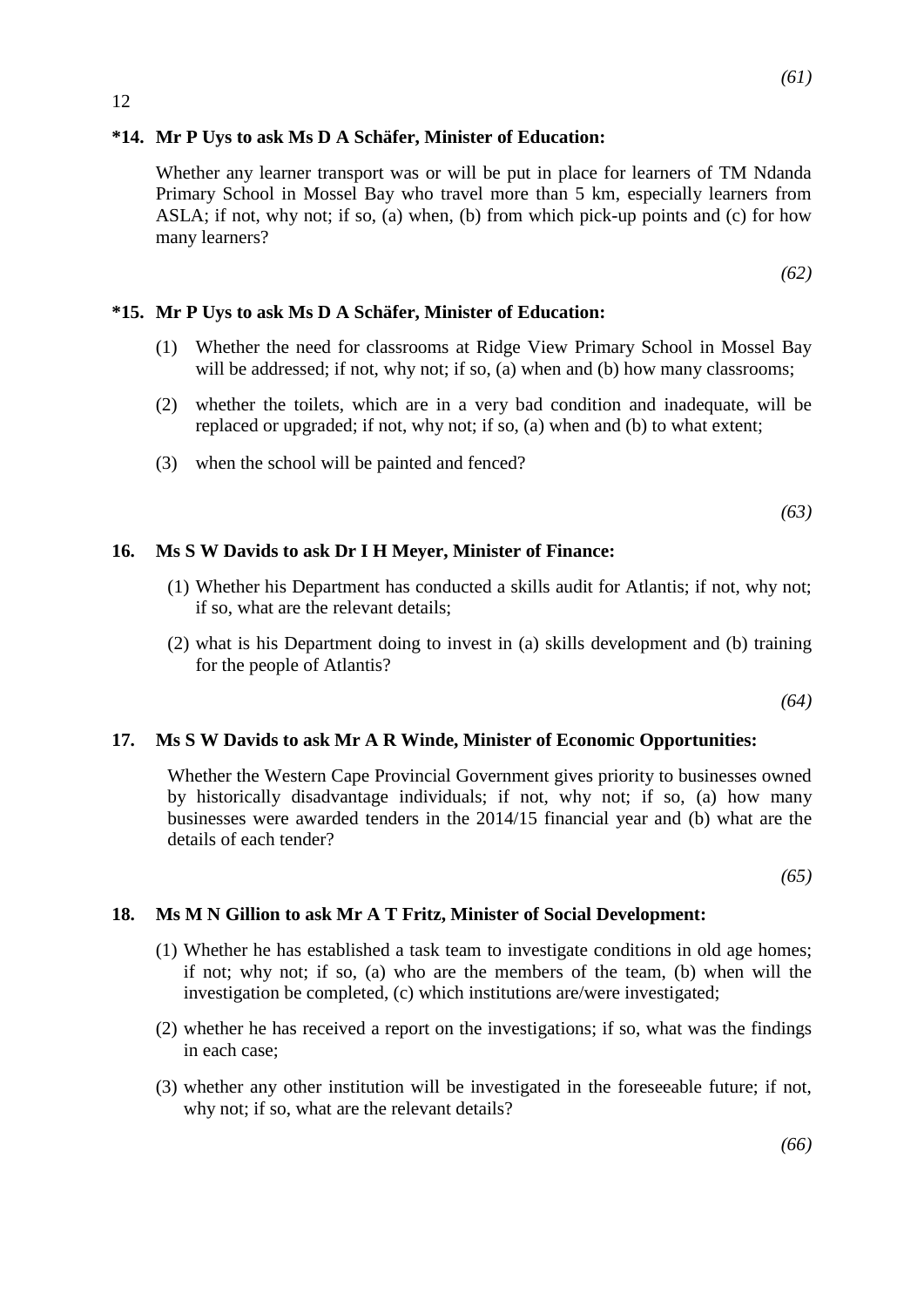# **19. Ms M N Gillion to ask Mr A T Fritz, Minister of Social Development:**

(a) What was his Department's expenditure on Mass Opportunity and Development Centres (MODs) since its inception, (b) what was the annual cost since the start for (i) direct and (ii) indirect expenditure for each financial year per centre since inception, (c) how did each centre benefit from allocations by his Department per financial year, (d) what happens to unspent transfers from his Department and (e) which services does his Department render at these centres?

*(67)*

## **20. Mr M L Fransman to ask Ms D A Schäfer, Minister of Education:**

(a) Which (i) primary and (ii) secondary school still did not receive their text books at the latest date for which information is available and (b) for each school (i) what is the name of the school, (ii) the area served, (iii) which grades are affected, (iv) what are the plans to correct the situation and (v) when will the matter be resolved?

*(68)*

## **21. Mr M L Fransman to ask Ms H Zille, Premier:**

Whether the Western Cape Provincial Government is prioritising employment equity targets; if not, why not; if so, what are the relevant details?

*(69)*

## **22. Mr M L Fransman to ask Ms D A Schäfer, Minister of Education:**

- (1) How many (a) (i) primary and (ii) secondary schools are in Lamberts Bay, (b) learners are at each school, (c) learners attend high school outside of Lamberts Bay due to lack of schools in the town;
- (2) whether there is a plan to correct the situation in (1) (c); if not, why not; if so, what are the relevant details?

*(70)*

### **23. Ms P Z Lekker to ask Mr D Plato, Minister of Community Safety:**

- (1) Whether Metro L aw Enforcement Officers were deployed in Nyanga during the 2014/15 festive season; if so,
- (2) whether they participated in the programmes embarked upon by South African Police Service (Nyanga) in conjunction with local community structure; if not, why not; if so, (a) what was the results and (b) outcome of their participation?

*(71)*

### **24. Ms P Z Lekker to ask Mr D Plato, Minister of Community Safety:**

Whether there is a Memorandum of Understanding between Northlink College and his Department; if not, (a) why did his Department distribute Northlink College application forms during a road show and (b) what was the total expenditure of the roadshow which took place in Nyanga and Greater Phillipi; if so, what are the relevant details?